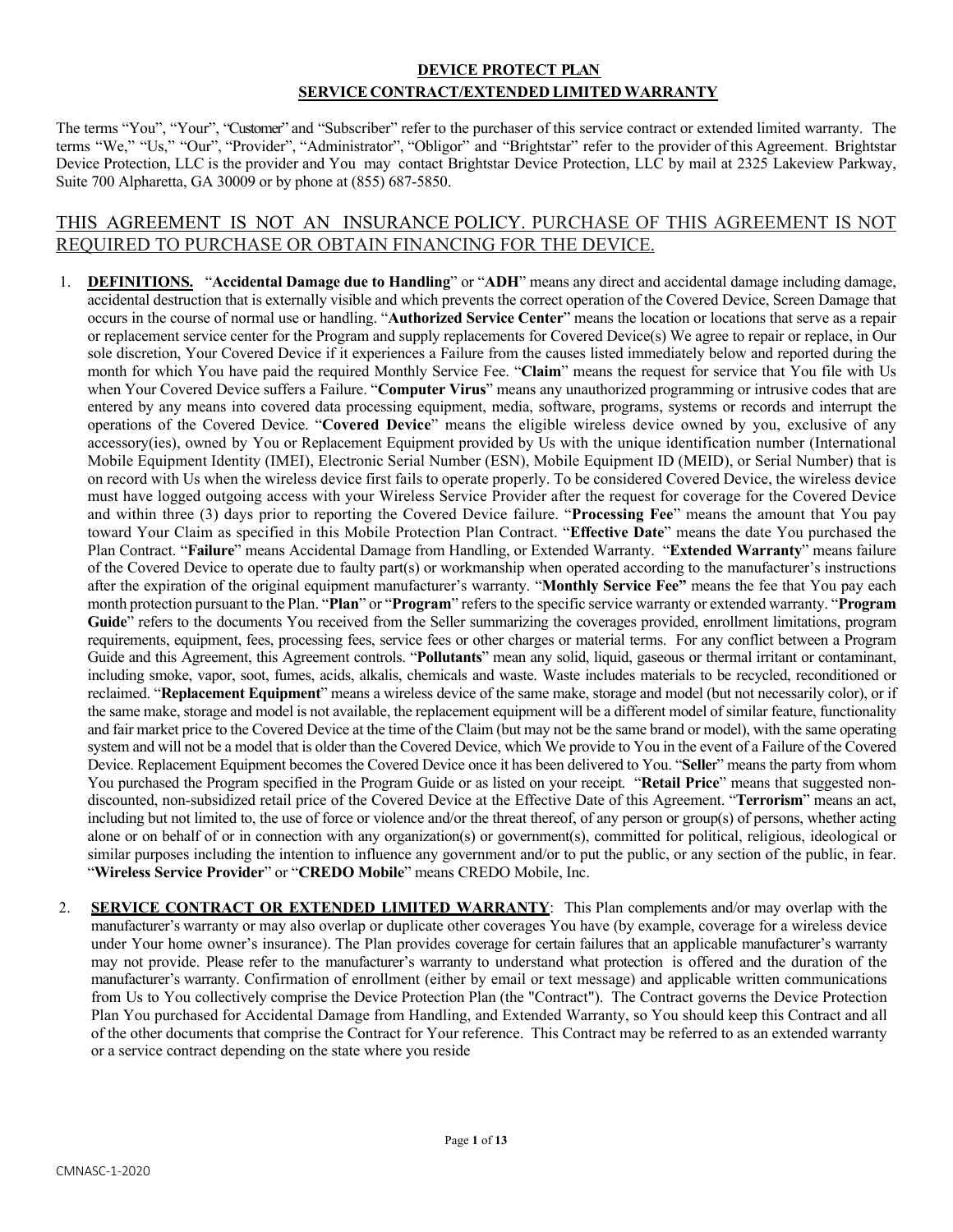- 3. **COVERAGE**: In exchange for the Monthly Service Fee paid in accordance to the Payment Terms, We agree to repair or replace the Covered Device listed on Your receipt if, under normal conditions and use, the Covered Device fails to operate properly due to Extended Warranty or Accidental Damage from Handling (the "Covered Failures"). All Covered Devices replaced under this Agreement shall become the property of the Obligor. In order to obtain a replacement or repair, You must:
	- (a) Visit credomobile.brightstarprotect.com or call (855) 697-5950 to file a Claim.
	- (b) You must file the Claim within sixty (60) days of the date Your Covered Device first fails to operate properly or is damaged and receive replacement or repair authorization. You will be required to provide the enrolled Subscriber and Covered Device information, including the make, model, IMEI/ESN/MEID or Serial Number, description of the Covered Cause, and if requested by Brightstar, proof of ownership of the Covered Device and any other reasonably requested documentation and verification.
	- (c) You must provide all required information pertaining to the Covered Device and Failure within sixty (60) days of initially reporting the Claim, and if approved, take possession of the Replacement Equipment or have Your Covered Device repaired within sixty (60) days of the approval.
	- (d) Upon Our request, You must take the Covered Device to an Authorized Service Center for inspection and/or repair.
	- (e) If Replacement Equipment is to be provided, return the claimed Covered Device as directed upon receipt of the Replacement Equipment.
	- (f) Be a valid, active, and current wireless subscriber of Seller.
	- (g) Not have any outstanding debts or fees owed to Us.
	- (h) Parts and service covered under any manufacturer, wireless service provider, or wireless retailer recall or warranty will be provided under that recall or warranty, as applicable. In neither circumstance will coverage be provided under this Agreement. If the Covered Device is part of a recall or similar effort, this Agreement does not apply.
	- (i) Purchase of this Agreement is not required in order to purchase or obtain financing for the Covered Device.
- 4. **ELIGIBILITY**: Only Covered Device(s) purchased from Seller or provided to You as Replacement Equipment as a result of a Claim against this Contract, or the original equipment manufacturer's warranty are eligible for coverage. You must be able to provide a valid proof of ownership at the time of purchase and/or Claim. As the program provider, Brightstar accepts enrollment into the Program at itssole discretion. You must not be in breach of any material term of or have engaged in fraud with respect to this Agreement at any time.

(a) By entering this Contract, You understand and authorize Brightstar to access Your account records with the Seller to validate Your enrollment and Claim eligibility.

(b) We may contact You regarding Your coverage, enrollment, and/or Claim via Short Message Service (SMS) text messaging, email or such other means as Brightstar determines to be most practicable. You will assume any and all fees assessed by Your wireless carrier for the SMS text messages. You may opt out of SMS messaging by updating Your account on credomobile.brightstarprotect.com or sending Your request via mail to Brightstar.

5. **EFFECTIVE PERIOD OF COVERAGE**: This Agreement shall become effective upon Your payment of the Monthly Service Fee due upon purchase date of this Agreement.

#### **YOUR COVERAGE FOR THE COVERED FAILURES UNDER THIS AGREEMENT SHALL BECOME EFFECTIVE IMMEDIATELY IF YOU PURCHASED THE COVERED DEVICE NEW, IN ORIGINAL PACKING, OR CERTIFIED LIKE NEW FROM SELLER AND AT THE SAME TIME YOU PURCHASED THIS AGREEMENT, OR WITHIN SIXTY (60) DAYS FROM THE DATE OF PURCHASE OF THE COVERED DEVICE.**

- 6. **COMMUNICATOINS AND CONSENTS**: As the program provider, Brightstar, accepts subscriptions at its sole discretion. You must not be in breach of any material term of or engage in fraud with respect to this Agreement at any time. It is Your obligation to keep CREDO Mobile or Brightstar informed of Your mailing address, electronic mail address, telephone number or other messaging addresses. If You do not update the contact information, You agree and consent to waiving any dispute that a notification sent to an address on record with CREDO Mobile or Brightstar was not adequate. This consent also allowed Brightstar to contact you for marketing or other business-related purposes.
	- (a) You understand and authorize Brightstar to access your account records with CREDO Mobile to validate Your enrollment and claim eligibility.
	- (b) We may contact You regarding Your coverage, enrollment, and/or claims via electronic mail, Multimedia Messaging Services (MMS), Short Message Service (SMS) text messaging or a voice call. You will assume all fees assessed by CREDO Mobile for the SMS text messages. You may opt out of SMS messaging by updating your account on credomobile.brightstarprotect.com or sending your request via mail to Brightstar.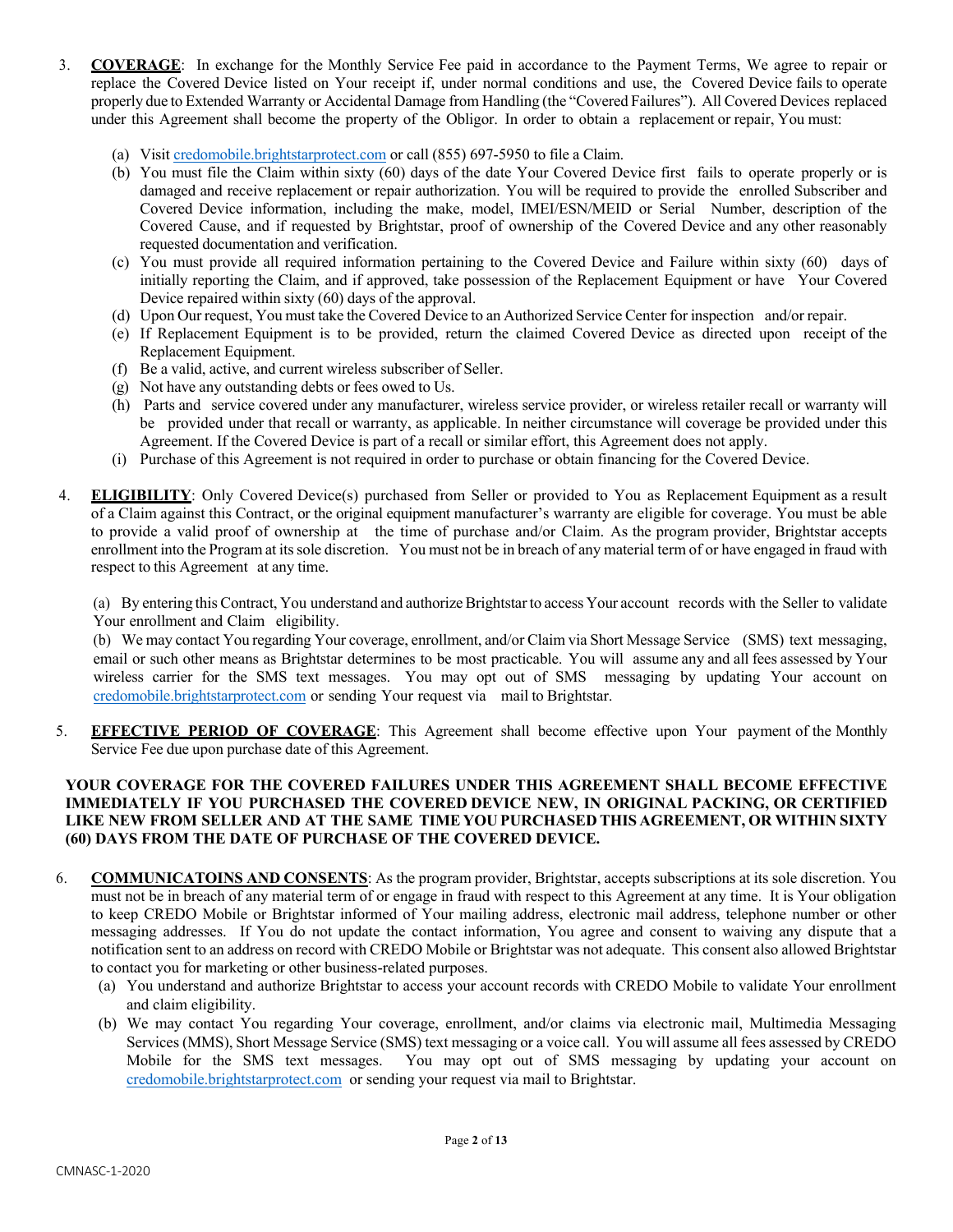- (c) If You use a mobile application, We may contact You through the mobile application via both notifications posted on the mobile application or via messages issued through the mobile application.
- (d) You agree that You may be contacted regarding renewals and upgrade plans.
- (e) If the payment card for the Plan expires or cancels, You agree that the payment card replacing the expired or canceled card may be charged the applicable Monthly Service Fee. By accepting coverage in this program, you authorize the financial institution issuing the payment card to (i) release required subscriber information for the purpose of validating claims and (ii) charge your credit/debit card on file, or the replacement card issued by the payment card issuer for the card on file, which may include updated validated card information, including but not limited to expiration date(s), card number(s), and security code(s), as received by your financial institution in accordance with applicable law and to release your contact information. You expressly authorize and agree for Brightstar Device Protection, LLC to obtain information from the financial institution regarding an expired or canceled credit/debit card and authorize the replacement credit/debit card be charged the applicable. For clarity, expiration or cancellation of the credit card used to pay the Fees does not cancel Your subscription to the Program.
- 7. **TERM AND RENEWAL**: The Term Period is monthly. You understand and agree that this Agreement will be automatically renewed for successive months on a continuous basis unless You or We terminate this Agreement pursuant to Section "CANCELLATION/TERMINATION AND REFUNDS". Your failure to pay the Monthly Service Fee in advance or ceasing to be an active subscriber of CREDO Mobile, regardless of cessation reason, is considered termination of the Agreement by You and the Agreement may not be renewed. No party is obligated to renew this Agreement. Prices, conditions and limitations of this Agreement may change upon renewal. By purchasing this Agreement, You agree that You may be contacted regarding renewals and upgrade plans.
- 8. **CHANGE IN COVERED DEVICE**: This Agreement only provides coverage for the Covered Device listed on Your receipt. If a change in the Covered Device being used on Your account occurs, you must apply for coverage of the new device. The new device will be subject to this Agreement at the time of request for a change in Covered Device to the new device, which may include a higher fee and/or processing fee and/or a wait period for coverage. If you continue to pay the Monthly Service Fee after We have been notified of such change in Your Covered Device or a change in Your Covered Device results from a Claim against this Agreement or the Device Protection Plan, You have agreed to all changes to coverage, service fees and processing fees. Changes to Covered Device are subject to approval by Brightstar; You will be notified within thirty (30) days of request if such change was denied.
- 9. **REPAIR OR REPLACEMENT OF PRODUCTS**: At Our sole discretion, We may replace or repair the Covered Device. Any Replacement Equipment provided to You will be either a new device or a certified pre-owned device. If We elect to replace the Covered Device and the identical make and model is no longer available or unavailable in inventory, We will replace it with a product of comparable functionality. In all cases, We will determine product comparability, including functionality at Our sole discretion. Technological advances and product availability may result in a replacement product with a lower selling price than the original product. At Our option, Replacement Equipment may be either new or refurbished and of a different brand, model, and/or color. Non-original manufacturer parts may be used in refurbished products or to repair the Covered Device. Any time Your Covered Device isto be replaced or repaired in accordance with this Agreement, at oursole discretion, We may provide cash reimbursement, gift card or voucher for replacement equipment, not to exceed the lesser of retail purchase price You paid for the original Covered Device or the cost of a replacement product of like kind and quality, less any Processing Fee. If You are eligible for a reimbursement, You will be required to provide proof of purchase for the replacement equipment. If You select monthly coverage, Your coverage does not expire while Your device is being repaired for a covered service.
	- (a) Equipment Warranty: Replacement Equipment shall be in good, working order, with housing that is free from major marks, gouges, cracks or other faults or blemishes. If repaired or Replacement Equipment malfunctions within its ninety (90) day warranty period and is returned, such equipment will not result in an additional Claim per the Claim limits outlined in this Agreement.
	- (b) Replacement Equipment or a repaired Covered Device may not be shipped to a P.O. Box.
	- (c) If the Covered Device is operated outside any state or territory of the United States, the Replacement Equipment will only be shipped to the address on record.
	- (d) You are solely responsible for backing up the Covered device prior to submitting the Covered Device for repair. Brightstar has no responsibility for lost or damaged applications, data or program lost or damaged during the repair of the Covered Device. You should remove any records on the Covered Device that contain personal or sensitive information (by example, credit card information, pictures or personally identifiable information).

#### 10. **PAYMENT AND FEES**:

(a) Payment: For each Term Period You desire coverage under this Agreement, You shall remit to Us a Monthly Service Fee payable in accordance to these Payment Terms ("Payment Terms").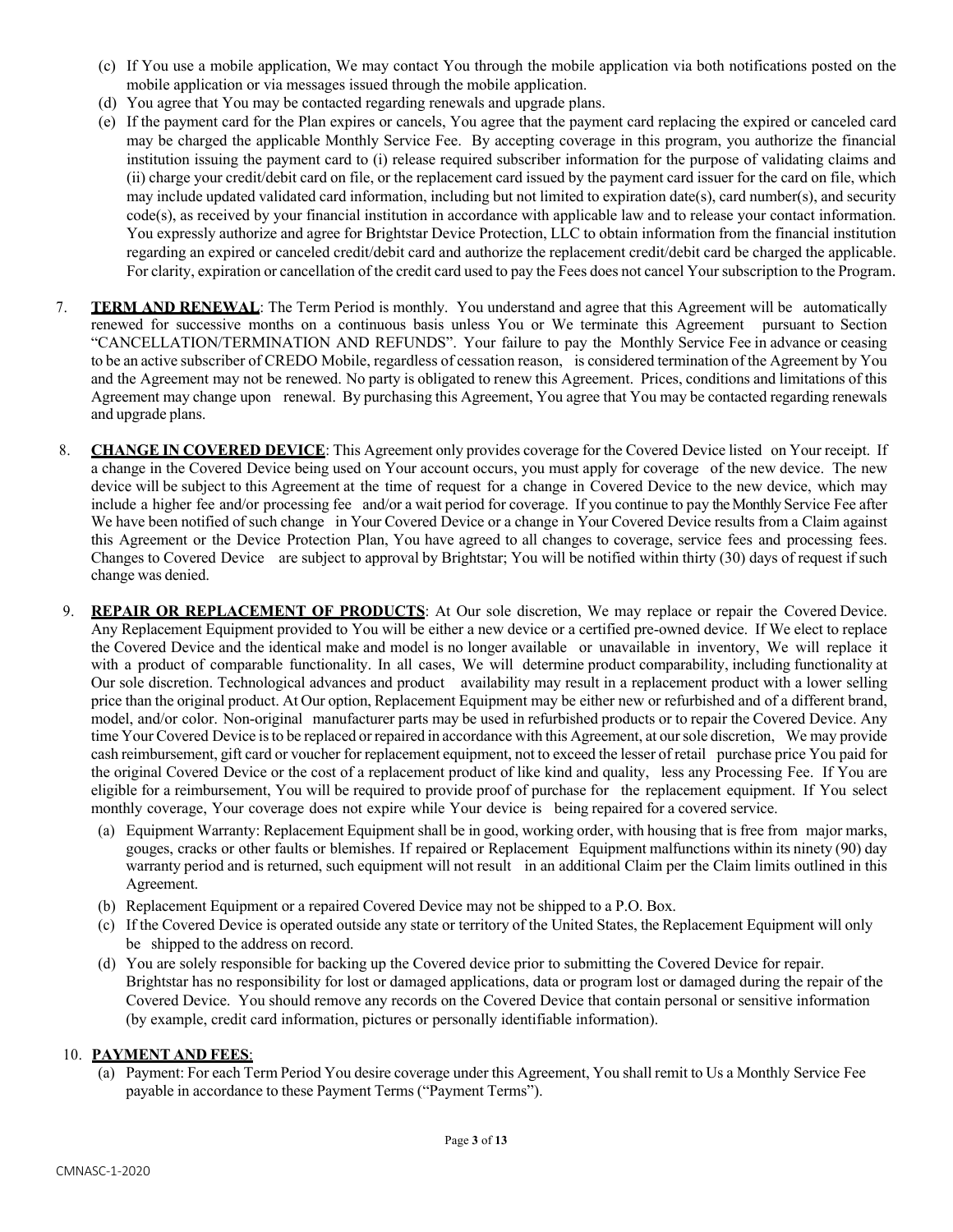Your Monthly Service Fee is based on the Retail Price of the Covered Device at the time You purchased this Agreement. Refer to the following table for Your Monthly Service Fee.

| Tier | Retail Price at the Time of Enrollment | Monthly Service Fee for Service Contract |
|------|----------------------------------------|------------------------------------------|
|      | $$0.00 - $298.99$                      | \$6.00                                   |
|      | $$299.00 - $598.99$                    | \$6.00                                   |
|      | $$599.00 - $1000.00$                   | \$7.50                                   |
|      | $$1000.01 - $1500.00$                  | \$7.50                                   |

Your Monthly Service Fee will be included on Your bill with Your Wireless Service Provider.

(b) Processing Fee Per Replacement or Repair: You shall pay a non-refundable Processing Fee on a per claim basis prior to receiving any repair or replacement or reimbursement for the Covered Device (the "Processing Fee"). Your Processing Fee is based on the Retail Price of the make and model of the Covered Device at the time You purchased the Covered Device. Refer to the following table for Your Processing Fee

| Tier | <b>Retail Price at Time of Enrollment</b> | <b>Processing Fee</b> |               |
|------|-------------------------------------------|-----------------------|---------------|
|      |                                           | Replacement           | <b>Repair</b> |
|      | $$0.00 - $298.99$                         | \$49.00               | \$24.00       |
|      | $$299.00 - $598.99$                       | \$149.00              | \$74.00       |
|      | $$599.00 - $1000.00$                      | \$199.00              | \$99.00       |
|      | $$1000.01 - $1500.00$                     | \$249.00              | \$99.00       |

(c) Failure to Return Equipment/Non-return Charge: If Your Replacement Equipment is mailed to You, the Covered Device/ approved forreplacement must be returned to Us at Ourshipping expense within fifteen (15) days of receipt. Otherwise, You must surrender the Covered Device immediately upon receipt of replacement device to the Authorized Service Location providing the Replacement Equipment and You must solely bear the costs of transporting the Covered Device to the Authorized Service Location.

You must return the Covered Device as directed by Us, or pay the non-returned equipment charge applicable to the model of Covered Device that We replace. The non-return fee will be the lesser of the cost to Brightstar to replace the Covered Device less any Processing Fee or the Retail Price of Your Covered Device at the time of enrollment.

- (d) Invalid Claim: If, within the latter of twenty (20) days after You receive the Replacement Equipment or Brightstar receives the claimed Covered Device, Brightstar determines, in its sole discretion, that Your Claim for Replacement Equipment is not for a Covered Failure under this Agreement, the Subscriber's Account shall automatically be charged an amount not to exceed the manufacturer's suggested retail price of the replacement equipment less any Processing Fee/ Service Fee Damage Fulfillment Fee received.
- (e) Claim Conversion Fee. If You have a Covered Device that is not repairable, a Covered Device that is ineligible for repair, there is not an authorized repair location or technician available, or We determine that a replacement is necessary, We will contact You informing You that Replacement Equipment will be provided to You upon payment of the applicable Claim Conversion Fee. If You elect not to pay the Claim Conversion Fee, the Covered Device will be returned to You by mail if You originally mailed in Your Covered Device or will be made available to You for collection at the location you originally dropped it off at, and the Processing Fee You paid will be refunded to You. If You do not collect Your Covered Device within thirty (30) days from the date You are first notified that the Covered Device is available for collection, after that time We will return the Covered Device to You by mail. If We make available the option to repair Your Covered Device, You may choose to receive Replacement Equipment instead of repairing Your Covered Device.
- (f) No Trouble Found Fee. If We determine, in Our sole discretion, that upon receipt of the Covered Device that there is no Failure present on or with the Covered Device, We may charge You an additional No Trouble Found Fee equal to \$100.00.
- 11. **LIMITATION OF LIABILITY AND EXCLUSIONS: BRIGHTSTAR'S LIABILITY HEREUNDER SHALL BE LIMITED TO THE COST OF TWO (2) REPAIRS AND REPLACEMENT WITHIN ANY TWELVE (12) MONTH PERIOD OF TIME. IN NO EVENT SHALL THE COST OF SUCH REPLACEMENT EQUIPMENT FOR THE COVERED DEVICE/ENROLLED DEVICE/PROTECTED DEVICE EXCEED \$1,500.00 PER CLAIM OCCURRENCE.**

**This Agreement does not cover the following:**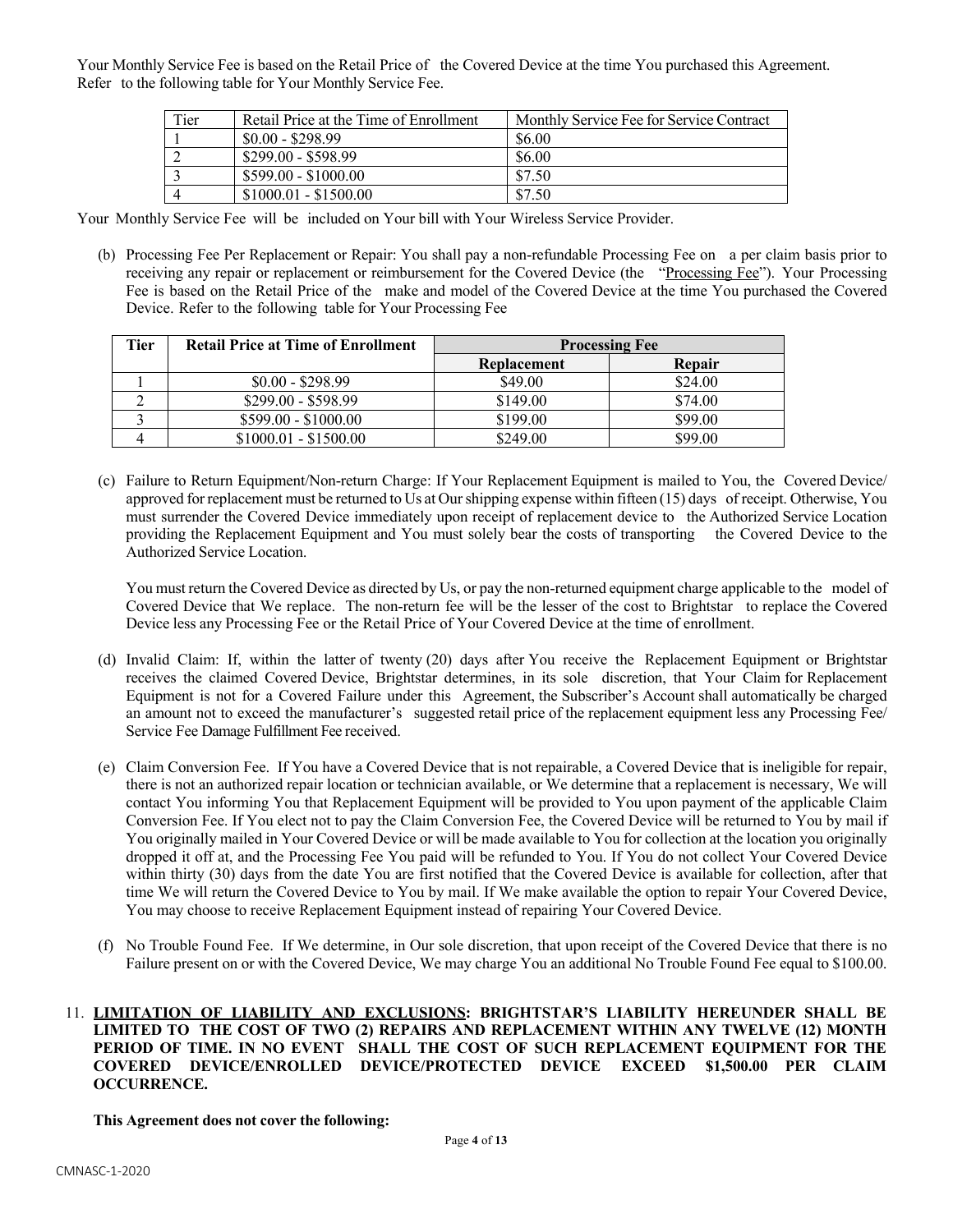- a) Products owned by a subscriber with a billing address or service address outside any state or territory of the United **States, the District of Columbia.**
- b) **Any and all pre-existing conditions or defects that exist before the effective date of this Agreement;**
- c) **Products with altered or removed serial numbers;**
- d) **Products used for rental purposes;**
- e) Any failure resulting from any cause other than normal use and operation of the Covered Device in accordance with **the manufacturer's specifications and owner's manual, including, without limitation, damages or injury caused** in whole or in part by acts of God, theft, loss, neglect, abuse, intentional misuse, negligence, mishandling, misuse, **vandalism, insects, vermin, wild animals, power failure, power surge, power reduction, software viruses or exposure to weather conditions, including exposure to extreme changes in temperature or humidity;**
- f) Damage that is cosmetic in nature, including but not limited to scratches, tears, dents and broken plastic on parts when the damage does not otherwise affect or impede its functionality or materially impair Your use of the Covered **Device/Enrolled Device/Protected Device;**
- g) **Preventative maintenance;**
- h) **Batteries, chargers and car kits;**
- i) **Data lost, corrupted, damaged or otherwise unusable;**
- j) **Claim due to diminished battery life;**
- k) **Accessories that are non-essential to the functioning of the product;**
- l) **Software including, but not limited to, personalized data or customized software, such as personal information managers (PIMs), ring tones, games or screen savers;**
- m) **Any alteration, adjustment, modification, installation, disassembling, repair, servicing or maintenance performed on or to the Covered Device by any person other than Brightstar, or their respective authorized representatives;**
- n) **Claimed obsolescence of the Covered Device including technological obsolescence; or**
- o) **The Subscriber's failure to use reasonable means to protect the Covered Device/Enrolled Device/Protected Device from further damage after a failure occurs.**
- p) **Products that are not purchased from Seller or its authorized dealers.**

**UNDER NO CIRCUMSTANCES SHALL BRIGHTSTAR BE LIABLE FOR ANY SPECIAL, INDIRECT, INCIDENTAL OR CONSEQUENTIAL DAMAGES, LOSSES OR EXPENSES, WHETHER ARISING DIRECTLY OR INDIRECTLY FROM THE FAILURE OF THE COVERED DEVICEDELAYS IN REPLACEMENT OF THE WIRELESS DEVICE OR FROM ANY OTHER CAUSE WHATSOEVER, WHETHER SUCH SERVICE REQUEST IS BASED ON BREACH OF WARRANTY, BREACH OF CONTRACT, NEGLIGENCE OR OTHER TORT, STRICT LIABILITY OR ANY OTHER LEGAL THEORY. SOME STATES DO NOT ALLOW THE EXCLUSION OR LIMITATION OF SPECIAL, INDIRECT, INCIDENTAL OR CONSEQUENTIAL DAMAGES, LOSSES OR EXPENSES, SO THE ABOVE LIMITATION OR EXCLUSION MAY NOT APPLY TO THE SUBSCRIBER IF THE SUBSCRIBER LIVES IN SUCH STATE.**

12. **NO TRANSFER; NO THIRD-PARTY BENEFICIARIES**: This Agreement and any rights and remedies You have hereunder shall inure solely to the benefit of the Subscriber and nothing herein is intended to or shall confer upon any other person or entity any legal or equitable right, benefit or remedy of any nature whatsoever under or by reason of this Agreement. This Agreement and any rights or remedies You have hereunder are non- transferable by You and do not cover any service request made under this Agreement by any other person or entity, and any attempt by You to transfer or assign this Agreement or any rights or remedies You have hereunder shall be null and void and of no force or effect.

#### 13. **CANCELLATION/TERMINATIONANDREFUNDS**:

- (a) You may cancel this Agreement at any time for any reason by calling Seller at (855) 309-8345. Your right to void this Agreement during the first thirty (30) days following receipt is not transferable and applies only to the original Agreement purchaser. Brightstar may cancel this Agreement immediately for any reason by notifying You in writing. Any cancellation of this Agreement by Brightstar shall be in accordance with applicable state laws and regulations.
- (b) Unless otherwise required under applicable law, if You or Brightstar cancels this Agreement within thirty (30) days after You purchase this Agreement and You have not made a Claim under this Agreement, the Agreement is considered void and Brightstar shall remit to You a full refund of the Monthly Service Fee paid by You under this Agreement.
- (c) Unless otherwise specified under applicable law, if You or Brightstar cancels this Agreement within thirty (30) days after You purchase this Agreement and You have made a Claim under this Agreement, Brightstarshall remit to You a full refund of the Monthly Service Fee paid by the Subscriber under this Agreement less the value of any replacement equipment provided for such service request by Brightstar to the Subscriber.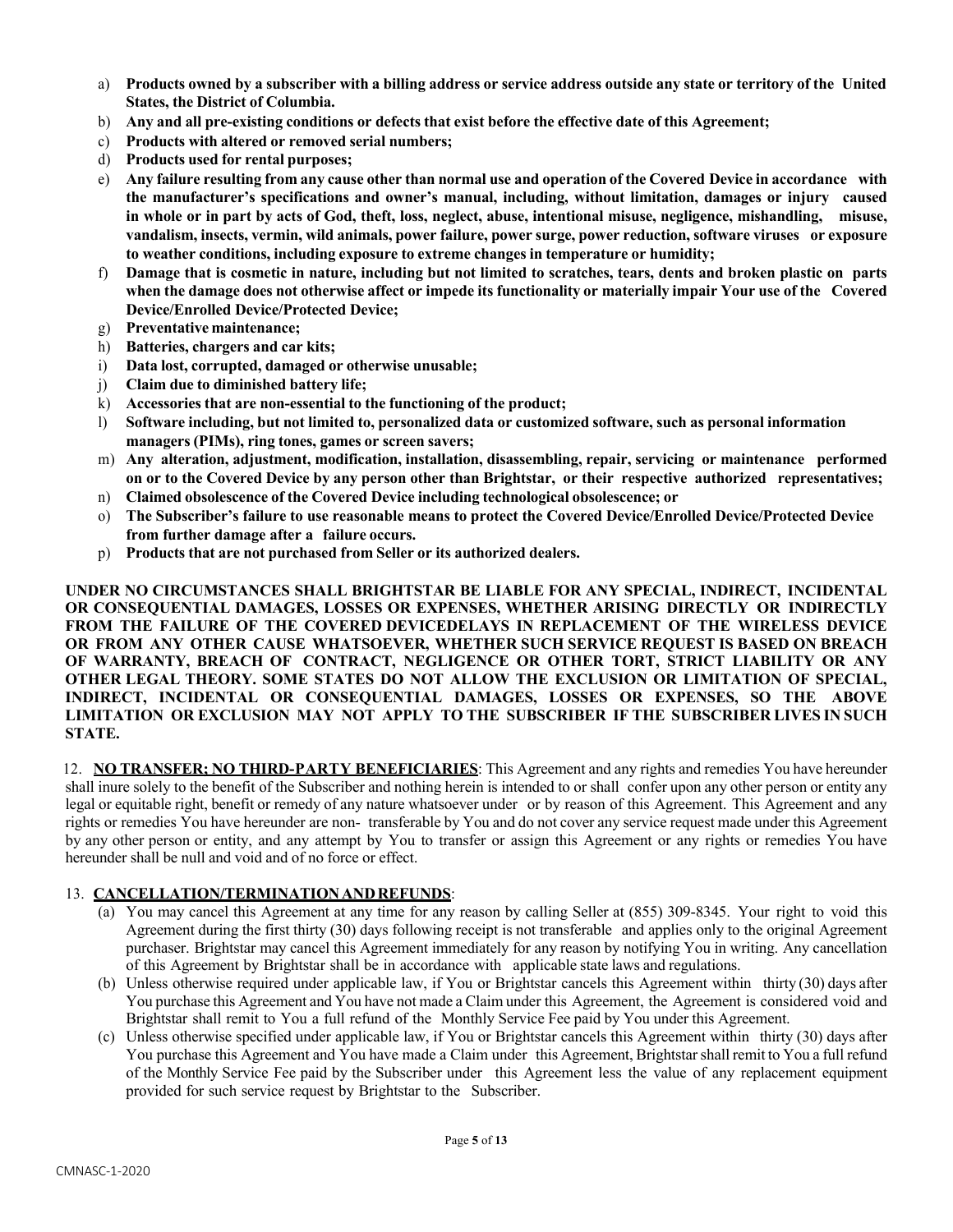- (d) Unless otherwise required under applicable law, if the Subscriber or Brightstar cancelsthis Agreement more than thirty (30) days after the Subscriber purchases this Agreement, Brightstar shall remit to the Subscriber the Service Fees paid by the Subscriber under this Agreement allocable to the remainder of the term of this Agreement, prorated on a daily basis, less the value of any replacement equipment previously provided by Brightstar to the Subscriber under this Agreement.
- (e) Unless otherwise required under applicable law, Our obligations under this Agreement will be fulfilled in their entirety if we have fulfilled two (2) service requests in any rolling twelve (12) month period, as applicable by repairing or replacing the Covered Device/Enrolled Device/Protected Device or by providing reimbursement.
- (f) For residents of the states of Alabama, Arkansas, California, Hawaii, Maryland, Minnesota, Missouri, Nevada, New Mexico, New York, South Carolina, Texas, Washington and Wyoming at the time of cancellation of this Agreement, if Brightstar fails to remit to the Subscriber any amounts due and owing from Brightstar to the Subscriber under this Section within thirty (30) days after the effective date of cancellation of this Agreement, Brightstarshall remit to the Subscriber the amount due and owing from Brightstar plus an additional ten percent (10%) of such amount for each month Brightstar fails to remit to the Subscriber such amount.

14. **Dispute Resolution and Arbitration**: WE EACH AGREE THAT, EXCEPT AS PROVIDED BELOW, ANY AND ALL CLAIMS, DISPUTES, OR CONTROVERSIES OF ANY NATURE IN ANY WAY RELATED TO OR CONCERNING THIS AGREEMENT, OUR PRIVACY POLICY, OR OUR SERVICES OR PRODUCTS, INCLUDING ANY BILLING DISPUTES, WILL BE RESOLVED BY BINDING ARBITRATION OR IN SMALL CLAIMS COURT. This agreement to arbitration extends to the relationships which result from this Agreement, including, to the full extent permitted by applicable law, relationships with third parties who are not signatories to this Agreement or this arbitration provision. The validity, scope, or enforceability of this arbitration provision or the entire Agreement shall also be resolved by final and binding arbitration before a single arbitrator. This includes any claims against other parties relating to services or products provided or billed to you whenever you also assert claims against us in the same proceeding. We each also agree that this arbitration agreement is made pursuant to a transaction involving interstate commerce and shall be governed by the Federal Arbitration Act, 9 U.S.C. Sections 1, et. seq. THERE IS NO JUDGE OR JURY IN ARBITRATION, AND COURT REVIEW OF AN ARBITRATION AWARD IS LIMITED. THE ARBITRATOR MUST FOLLOW THIS AGREEMENT AND CAN AWARD THE SAME DAMAGES AND RELIEF AS A COURT (INCLUDING ATTORNEYS' FEES) ON AN INDIVIDUAL BASIS.

Notwithstanding the above, YOU MAY CHOOSE TO PURSUE YOUR CLAIM IN COURT AND NOT BY ARBITRATION IF YOU OPT OUT OF THESE ARBITRATION PROCEDURES WITHIN THIRTY (30) DAYS FROMTHE DATE OF THIS AGREEMENT (the "Opt Out Deadline"). You may opt out of these arbitration procedures by sending a letter to Brightstar Device Protection, LLC, P.O. Box 03, Alpharetta, GA 30009, Attn: Legal Department. Any opt-out received after the Opt Out Deadline will not be valid, and you must pursue Your claim in arbitration or small claims court.

For all disputes, whether pursued in court or arbitration, you must first give us an opportunity to resolve Your claim by sending a written description of Your claim to Brightstar Device Protection, LLC, P.O. Box 03, Alpharetta, GA 30009 Attn: Legal Department. We each agree to negotiate Your claim in good faith. If we are unable to resolve the claim within sixty (60) days after we receive Your claim description, you may pursue Your claim in arbitration. We each agree that if you fail to timely pay amounts due, we may assign Your account for collection, and the collection agency may pursue, in small claims court, claimslimited strictly to the collection of the past due amounts and any interest or cost of collection permitted by law or this Agreement.

If the arbitration provision applies or you choose arbitration to resolve Your disputes, then either you or we may start arbitration proceedings. You must send a letter requesting arbitration and describing Your claim to our registered agent at CT Corporation, 1201 Peachtree Street NE, Atlanta, GA 30361 and the American Arbitration Association ("AAA") to begin arbitration. All arbitration shall be administered by the AAA in accordance with its Wireless Industry Rules and Procedures in effect at the time the claim is filed. The AAA Wireless Industry Rules and Procedures are available at www.adr.org or by calling 1-800-778-7879. Any arbitration that you attend will take place at a location within the federal judicial district that includes Your billing address at the time the claim is filed. The arbitrator shall apply relevant, substantive law and applicable statutes of limitation and shall provide written, reasoned findings of fact and conclusions of law. Upon filing of the arbitration demand, we will pay all filing, administration, and arbitrator fees for claims that total less than \$75,000. In addition, for claims under \$75,000 as to which you provided notice and negotiated in good faith as required above before initiating arbitration, if the arbitrator finds that you are the prevailing party in the arbitration, you will be entitled to a recovery of reasonable attorneys' fees and costs. Except for claims determined to be frivolous, we agree not to seek an award of attorneys' fees in arbitration even if an award is otherwise available under applicable law.

15. CLASS ACTION WAIVER. WE EACH AGREE THAT ANY PROCEEDINGS, WHETHER IN ARBITRATION OR COURT, WILL BE CONDUCTED ONLY ON AN INDIVIDUAL BASIS AND NOT IN A CLASS OR REPRESENTATIVE ACTION OR AS A MEMBER IN A CLASS, CONSOLIDATED ORREPRESENTATIVE ACTION. If a court or arbitrator determines in an action between you and us that this Class Action Waiver is unenforceable, the arbitration agreement will be void as to you. Neither you, nor any other customer, can be a class representative, class member, or otherwise participate in a class,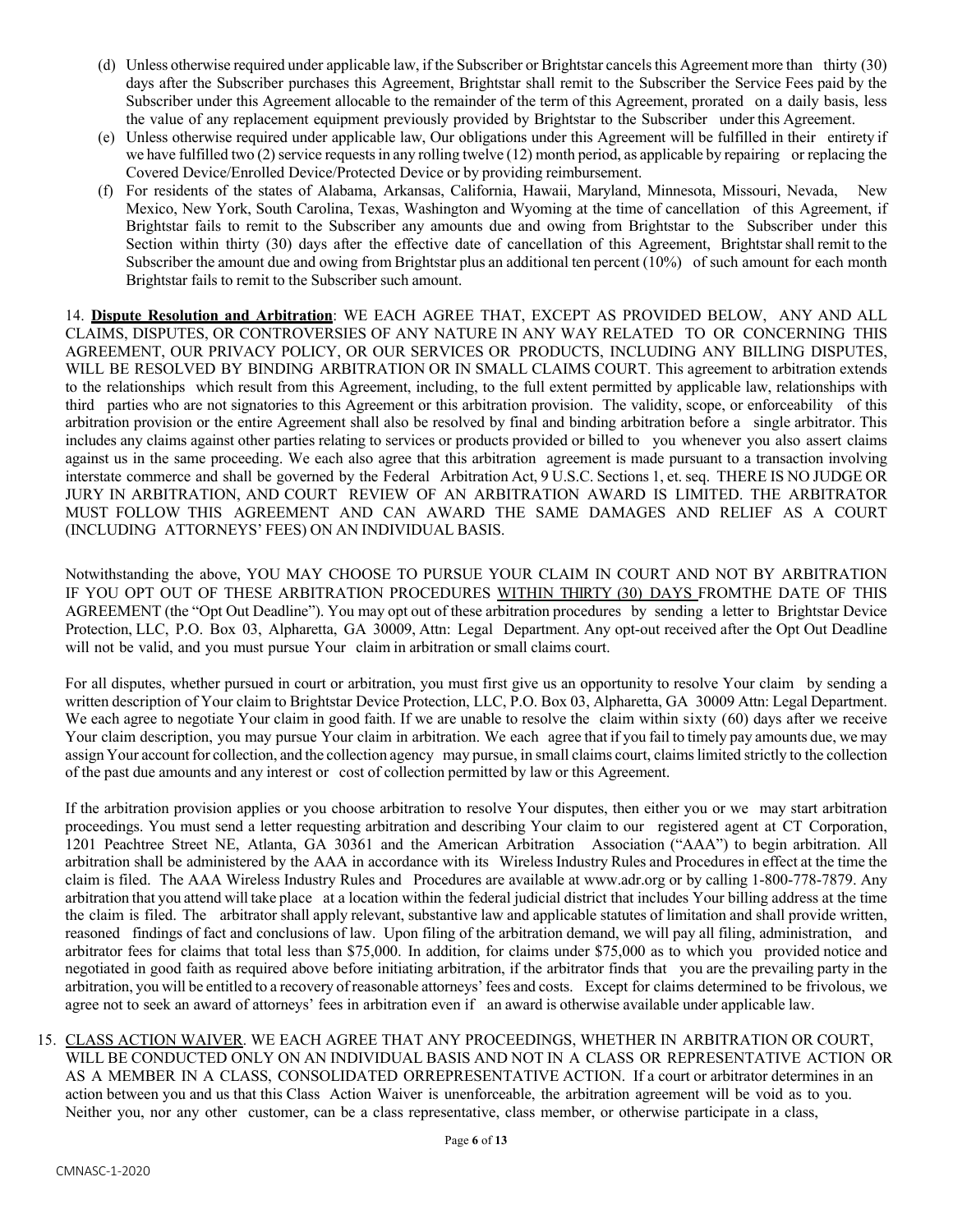- 16. JURY TRIAL WAIVER. If a claim proceeds in court rather than through arbitration, WE EACH WAIVE ANY RIGHT TO A JURY TRIAL.
- 17. NOT A CONTRACT OF INSURANCE: This Agreement is not an insurance policy or a contract of insurance. In all states except AZ, AR, CA, CT, DE, FL GA, MO, OK, UT, WA, WI and WY, the obligations of Brightstar under this Agreement are backed by Brightstar Device Protection, LLC. In those specific states, the obligations of Brightstar under this Agreement are insured pursuant to a service contract reimbursement insurance policy issued to Brightstar. If Brightstar does not perform its obligations hereunder within sixty (60) days after the Subscriber files a service request with Brightstar, the Subscriber is entitled to file a service request directly with the insurer indicated for the customer's state at the below address.

OBLIGATIONS TO PERFORM UNDER THIS AGREEMENT ARE INSURED BY LYNDON SOUTHERN INSURANCE COMPANY, 10151 DEERWOOD PARK BLVD., BLDG. 100, SUITE 500, JACKSONVILLE, FL 32256 (800) 888-2738 FOR THE STATES OF ARIZONA, ARKANSAS, CALIFORNIA, CONNECTICUT, DELAWARE, MISSOURI, OKLAHOMA, UTAH, and WYOMING.

CALIFORNIA – THE OBLIGOR IS INSURED BY RESPONSE INDEMNITY COMPANY OF CALIFORNIA, 10151 DEERWOOD PARK BLVD., BLDG. 100, SUITE 500, JACKSONVILLE, FL 32256 (800) 888-2738.

GEORGIA - THE OBLIGOR IS INSURED BY INSURANCE COMPANY OF THE SOUTH, 10151 DEERWOOD PARK BLVD., BLDG. 100, SUITE 500, JACKSONVILLE, FL 32256 (800) 888-2738.

WISCONSIN - THE OBLIGOR IS INSURED BY BLUE RIDGE INDEMNITY COMPANY, 10151 DEERWOOD PARK BLVD., BLDG. 100, SUITE 500, JACKSONVILLE, FL 32256 (800) 888-2738.

18. **SELLER**: The Seller of this Agreement is not the administrator, obligor nor provider of this Plan.

19. **NOTICES**: Any notices required to be given under this Agreement shall be in writing and either delivered by mail, email, website posting or another functionally equivalent electronic means of transmission. By providing Us with Your email address you expressly consent to receive notices electronically either to the email address We have on file or via website posting. Further, You expressly agree that any electronic communication delivered to You will be deemed to have been given or made and received on the day that it was delivered to You, regardless of if You actually view the electronic communication.

20. **STATE SPECIFIC VARIATIONS**: The state specific variations, provided on the State Specific Exhibit attached to this Agreement, control if inconsistent with any other terms or conditions of this Agreement. Please refer to this exhibit for terms that apply in Your state.

18. **ENTIRE AGREEMENT**: This Agreement sets forth the entire understanding of the Parties relating to the subject matter hereof, and all prior understandings, written or oral, with respect to the subject matter hereof, are superseded by this Agreement. This Agreement may not be modified, amended, waived or supplemented except as provided herein. This Agreement includes a "State Specific Variations" Exhibit that specifies any changes to these terms specific to an applicable warranty provided by state law that may be applicable. All capitalized terms have the meaning provided as defined in Section 1 or within the section the capitalized term is defined or used.

19. **GOVERNING LAW**: This Agreement shall be governed by, and construed and enforced in accordance with, the laws of the State of Georgia (without regard to its conflicts or choice of laws principles that could or would cause the application of law any other state or jurisdiction).

20. **AMENDMENT; WAIVER**: No amendment, modification or discharge of this Agreement, and no waiver hereunder, shall be valid or binding unless contained in a writing specifically referencing this Agreement and duly executed by the Party against whom enforcement of the amendment, modification, discharge or waiver is sought. Any such waiver shall constitute a waiver only with respect to the specific matter described in such writing and shall in no way impair the rights of the Party granting such waiver in any other respect or at any other time. Neither the waiver by either of the Parties of a breach of or a default under any of the provisions of this Agreement, nor the failure by either of the Parties, on one or more occasions to enforce any of the provisions of this Agreement or to exercise any right or privilege hereunder, shall be construed as a waiver of any other breach or default of a similar nature, or as a waiver of any of such provisions, rights or privileges hereunder.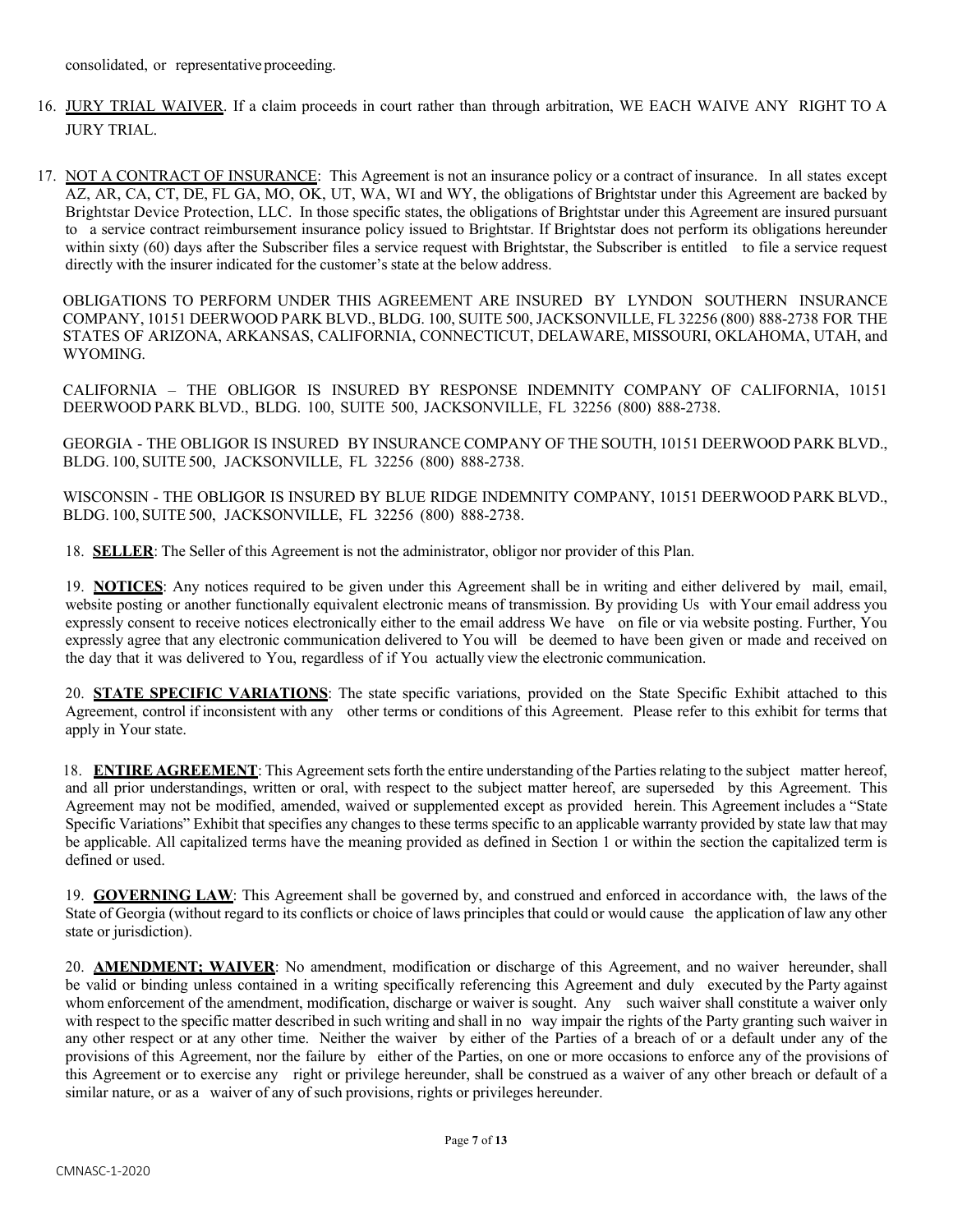21. **SEVERABILITY**. If any portion of the Contract is deemed invalid or unenforceable, it shall not invalidate the remaining portion of the Contract.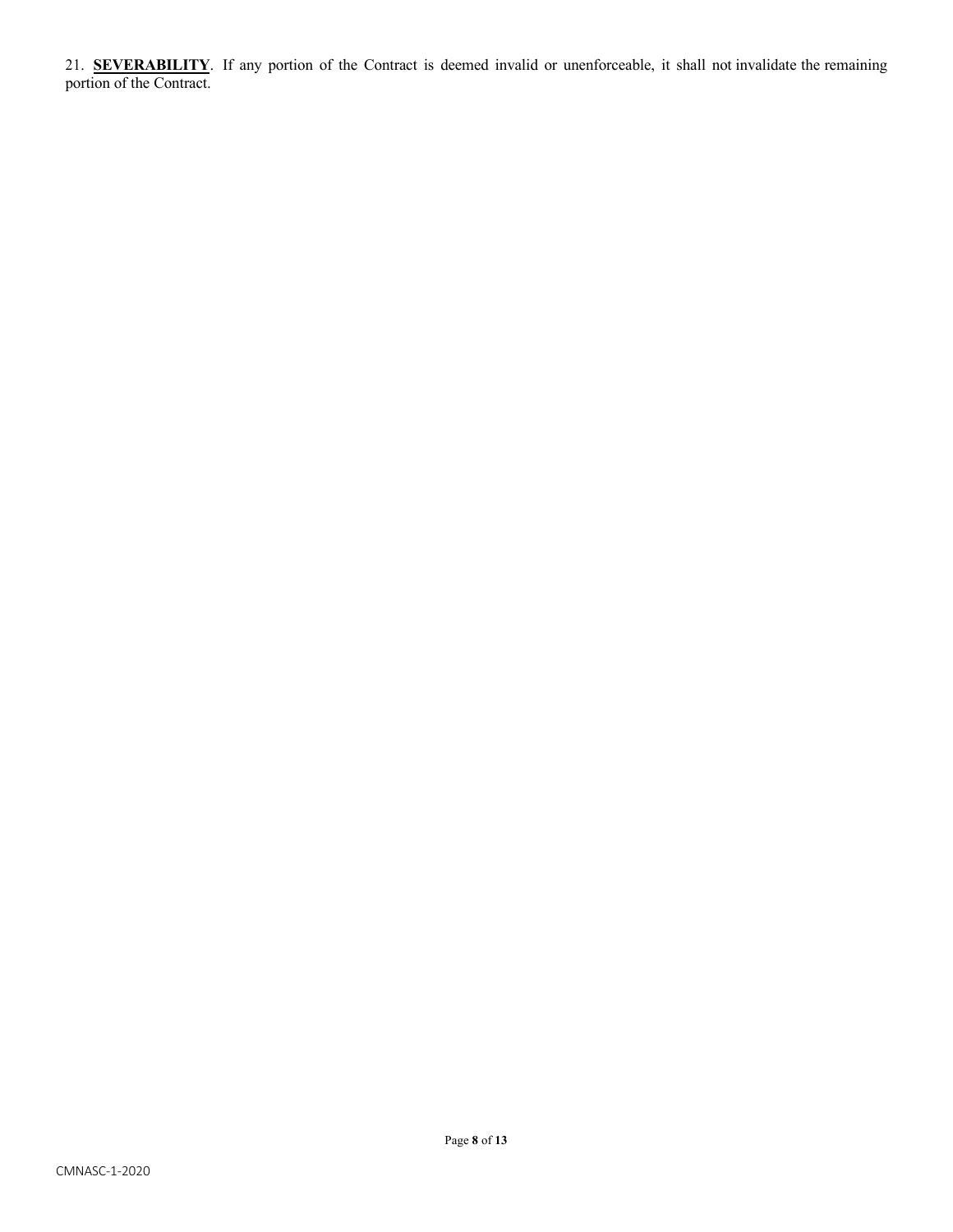(a) Alabama Customers: If We cancel this Agreement, We will mail the Subscriber a written notice at least five (5) days prior to the effective date of cancellation to the Subscriber's last address listed in Our records. Such notice shall include the effective date of cancellation and the reason for cancellation. Prior notice is not required if the reason for cancellation is nonpayment of the Service Fee or a material misrepresentation by the Subscriber relating to the Covered Device/Enrolled Device/Protected Device or its use. If You cancel this Agreement, We may retain an administrative fee of up to twenty-five dollars (\$25).

(b) Arizona Customers: We will not cancel or void this Agreement due to preexisting conditions, prior use or unlawful acts relating to the Covered Device/Enrolled Device/Protected Device or misrepresentation by Us or Our subcontractors. Neither We, Our assignees, nor Our subcontractors will cancel or void coverage under this Agreement due to Our failure to provide correct information or Our failure to perform the services provided in a timely, competent, and workmanlike manner. If this Agreement is terminated prior to its expiration, no deductions for service requests fulfilled will be made to Your refund. Section "DISPUTE RESOLUTION AND ARBITRATION" is amended to include the following: Arbitration cannot be an absolute dispute remedy and both parties must agree to arbitration. This arbitration provision does not prohibit an Arizona resident from following the process to resolve complaints under the provisions of A.R.S. §20- 1095.09, Unfair trade Practices as outlined by the Arizona Department of Insurance. To learn more about this process, You may contact the Arizona Department of Insurance at 100 N.  $15<sup>th</sup>$  Ave., Suite 261, Phoenix, AZ 85007, Attn: Consumer Protection. You may directly file any complaint with the A.D.O.I. against a Service Company issuing an approved Service Contract under the provisions of A.R.S. §§ 20-1095.04 and/or 20-1095.09 by contacting the Consumer Protection Division of the A.D.O.I. at 602-364-2499 (within the Phoenix Metropolitan Area) ortoll free at 800-325-2548 (within Arizona, but outside the Phoenix Metropolitan Area).

Section "CANCELLATION/TERMINATION AND REFUNDS" is removed and replaced with the following: The Subscriber may cancel this Agreement at any time for any reason by calling Seller at (855) 309-8345 or delivering advance written notice of cancellation to Brightstar Cancellation Department, P.O. Box 03, Alpharetta, GA 30009. Your right to void this Agreement during the first thirty (30) days following receipt is not transferable and applies only to the original Agreement purchaser. Brightstar may cancel this Agreement immediately for any reason by notifying You in writing. Any cancellation of this Agreement by Brightstar shall be in accordance with applicable state laws and regulations. Unless otherwise required under applicable law, if the Subscriber or Brightstar cancels this Agreement, Subscriber shall receive a pro rata refund, after deducting for

administrative expenses associated with the cancellation. No claim incurred or paid shall be deducted from the amount to be returned. **Section 11 (b) "LIMITATION OF LIABILITY AND EXCLUSION" is amended as follows: (b) Any and all pre-existing conditions or defects that exist before the effective date of this Agreement, provided such conditions were not known or could not reasonably have been known by the service company or the person selling the service contract on the service company's behalf.**

(c) Arkansas Customers: If We cancel this Agreement, We will mail the Subscriber a written notice at least fifteen (15) days prior to the effective date of cancellation to the Subscriber's last address listed in Our records. Such notice shall include the effective date of cancellation and the reason for cancellation. Prior notice is not required if the reason for cancellation is nonpayment of the Service Fee, a material misrepresentation by the Subscriber, or a substantial breach of duties by the Subscriber relating to the Covered Device/Enrolled Device/Protected Device or its use.

### (d) CaliforniaCustomers: Section

"CANCELLATION/TERMINATION AND REFUNDS" is removed and replaced with the following: If the Subscriber cancels this Agreement within thirty (30) days of receipt of Agreement, Brightstar shall remit to the Subscriber a full refund of the Service Fees paid by the Subscriber for this Agreement less the value of any replacement or repair services received. If the Subscriber cancels this Agreement after thirty (30) days of receipt of Agreement, Brightstar shall remit to the Subscriber the Service Fees paid by the Subscriber under this Agreement allocable to the remainder of the coverage term, prorated on a daily basis, less the sum of (i) the value of any replacement or repair services received and (ii) an administrative fee not to exceed ten percent (10%) of the Service Fee paid by the Subscriber under this Agreement or twenty-five dollars (\$25.00), whichever is less. Section "DISPUTE RESOLUTION AND ARBITRATION" does not prohibit a California resident from following the process to resolve complaints as outlined by the California Bureau of Electronic and Appliance Repair ("BEAR"). To learn more about this process, the Subscriber may (i) contact BEAR at 1-800-952-5210, (ii) write to the California Department of Consumer Affairs, 4244 S. Market Court, Suite D, Sacramento, California 95834, or (iii) visit BEAR's website at www.bear.ca.gov.

(e) Colorado Customers: If We cancel this Agreement, We will mail the Subscriber a written notice at least five (5) days prior to the effective date of the cancellation to the Subscriber's last address listed in Our records. Such notice shall include the effective date of cancellation and the reason for the cancellation. Prior notice is not required if the reason for cancellation is nonpayment of the Service Fee, a material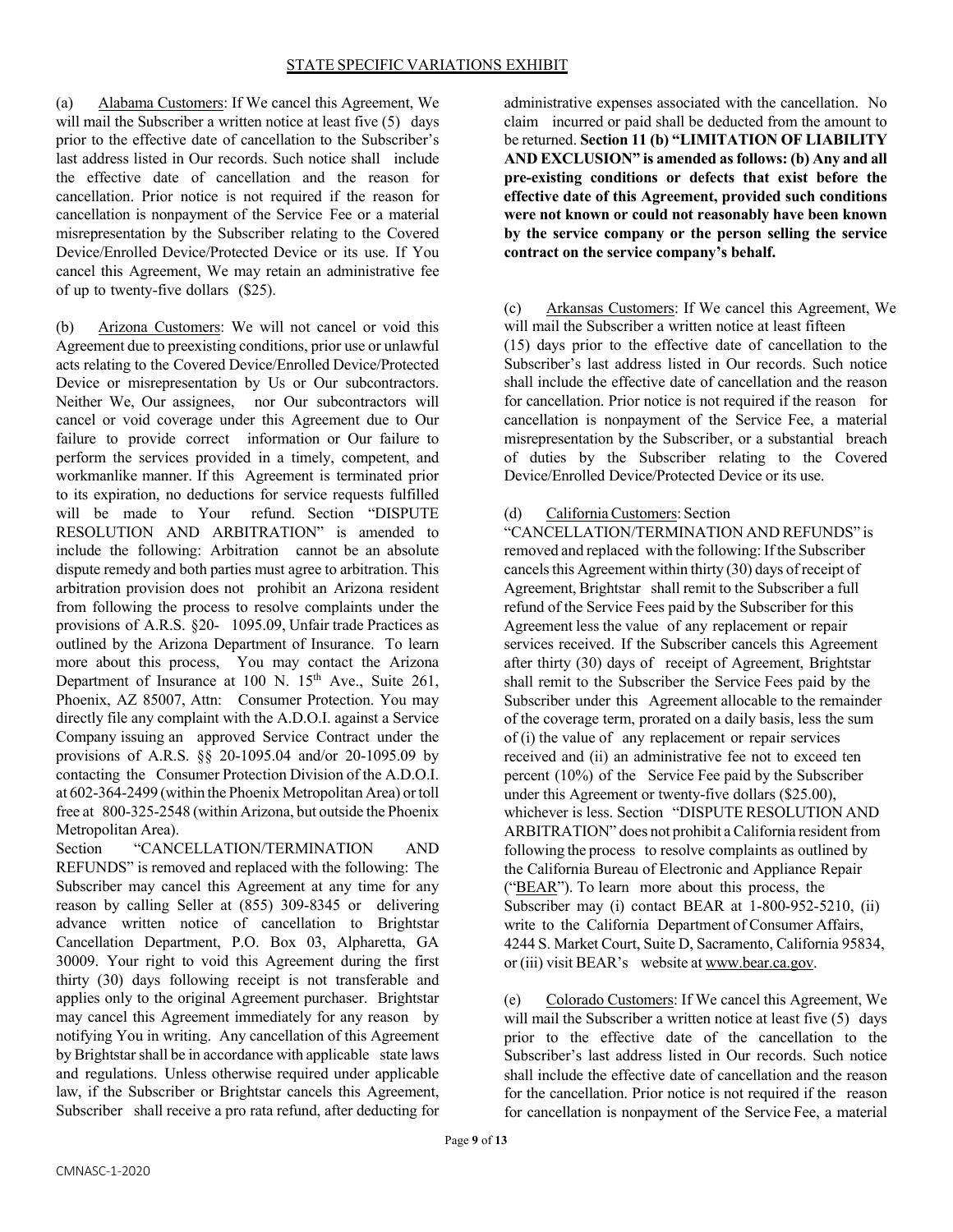misrepresentation by the Subscriber, or a substantial breach by the Subscriber relating to the Covered Device/Enrolled Device/Protected Device or its use. We may charge an administration fee, not to exceed ten percent (10%) of the gross Service Fee paid by the Subscriber. If Brightstar fails to remit to the Subscriber any amounts due and owing from Brightstar to the Subscriber under section 11(c) of this Agreement within forty-five (45) days after the effective date of cancellation of this Agreement, Brightstar shall remit to the Subscriber the amount due and owing from Brightstar plus an additional ten percent (10%) of such amount for each month Brightstar fails to remit to the Subscriber such amount.

(f) Connecticut Customers: In the event of a dispute with Brightstar under this Agreement, the Subscriber may file a written complaint with the State of Connecticut Insurance Department, P.O. Box 816, Hartford, Connecticut 06142- 0816, Attention: Consumer Affairs. Such written compliant must contain a description of the dispute, the price of the Covered Device/Enrolled Device/Protected Device and cost of repair, and a copy of this Agreement. If the Subscriber returns the Covered Device/Enrolled Device/Protected Device, the Subscriber may cancel this Agreement pursuant to Section "CANCELLATION/TERMINATION AND REFUNDS". If you select monthly coverage, Your coverage does not expire while Your device is being repaired for a covered service.

(g) District of Columbia: Section "NOT A CONTRACT OF INSURANCE" includes the following: "Obligations of the provider under this service contract are backed by the full faith and credit of the provider."

(h) Florida Customers: The Obligor of this Agreement is Lyndon Southern Insurance Company, FL. License No. FL-03698. Section "CANCELLATION/ TERMINATION AND REFUNDS" is removed and replaced with the following: If the Subscriber cancels this Agreement, Brightstar shall remit to the Subscriber a refund of ninety percent (90%) of the unearned Service Fee, prorated on a daily basis, less the value of any replacement equipment provided by Brightstar to the Subscriber. If Brightstar cancels this Agreement, Brightstar shall remit to the Subscriber one hundred percent (100%) of the Service Fees paid by the Subscriber under this Agreement allocable to the remainder of the term of this Agreement, prorated on a daily basis. Section "DISPUTE RESOLUTION AND ARBITRATION" is amended to add the following: Arbitration proceedings shall be conducted in the county in which the consumer resides.

(i) Georgia Customers: Your initial wait period for coverage will not exceed thirty (30) days. You and We understand and agree that any claim must first be submitted to non-binding arbitration pursuant to procedures set forth in Section 12 of this Agreement. Any suit brought will be subject to a stay of the proceeding pending arbitration. Should the attempt to resolve the claim through arbitration prove unsuccessful, then You or We will have the right to submit a

claim to a court in the county in which You reside. If this agreement is terminated prior to its expiration, We will not deduct service requests paid from any refund owed. We may only terminate this Agreement before the end of the agreement term on the grounds of nonpayment, material misrepresentation or in the event of fraud. The termination shall be in writing and shall conform to the requirements of Georgia Code  $\frac{1}{2}$  33-24-44. Section 9(b) is removed and replaced by the following: Any and all pre-existing conditions with respect to the Wireless Device known by the Subscriber that occur before the effective date of this Agreement.

(j) Hawaii Customers: If We cancel this Agreement, We will mail the Subscriber a written notice at least five (5) days prior to the effective date of cancellation to the Subscriber's last address listed in Our records. Such notice shall include the effective date of cancellation. Prior notice is not required if the reason for cancellation is nonpayment of the Service Fee, a material misrepresentation by the Subscriber, or a substantial breach of duties by the Subscriber relating to the Covered Device/Enrolled Device/Protected Device or its use.

(k) Illinois Customers: The subscriber may cancel his Agreement pursuant to Section "CANCELLATION/ TERMINATION AND REFUNDS". The service contract provider may retain a cancellation fee not to exceed the lesser of 10% of the contract price or \$50.00. The Obligor isthe party responsible for honoring cancellation requests. The selling dealer may handle a customer's request for cancellation on behalf of the Obligor.

(l) Maine Customers: If We cancel this Agreement, We will mail the Subscriber a written notice at least fifteen (15) days prior to the effective date of cancellation to the Subscriber's last address listed in Our records. Such notice shall include the effective date of cancellation and the reason for cancellation. If Brightstar cancels a service contract for a reason other than nonpayment of the provider fee, Brightstar shall refund to the service contract holder one-hundred percent (100%) of the unearned pro rata provider fee, less any service requests paid. Brightstar may charge an administrative fee not to exceed ten percent (10%) of the contract price If Brightstar fails to remit to the Subscriber any amounts due and owing from Brightstar to the Subscriber under section  $11(c)$  of this Agreement within forty-five  $(45)$ days after the effective date of cancellation of this Agreement, Brightstar shall remit to the Subscriber the amount due and owing from Brightstar plus an additional ten percent (10%) of such amount for each month Brightstar fails to remit to the Subscriber such amount.

(m) Massachusetts Customers: If We cancel this Agreement, We will mail the Subscriber a written notice at least five

(5) days prior to the effective date of cancellation to the Subscriber's last address listed in Our records. Such notice shall include the effective date of cancellation and the reason for the cancellation. Prior notice is not required if the reason for cancellation is nonpayment of Service Fee, a material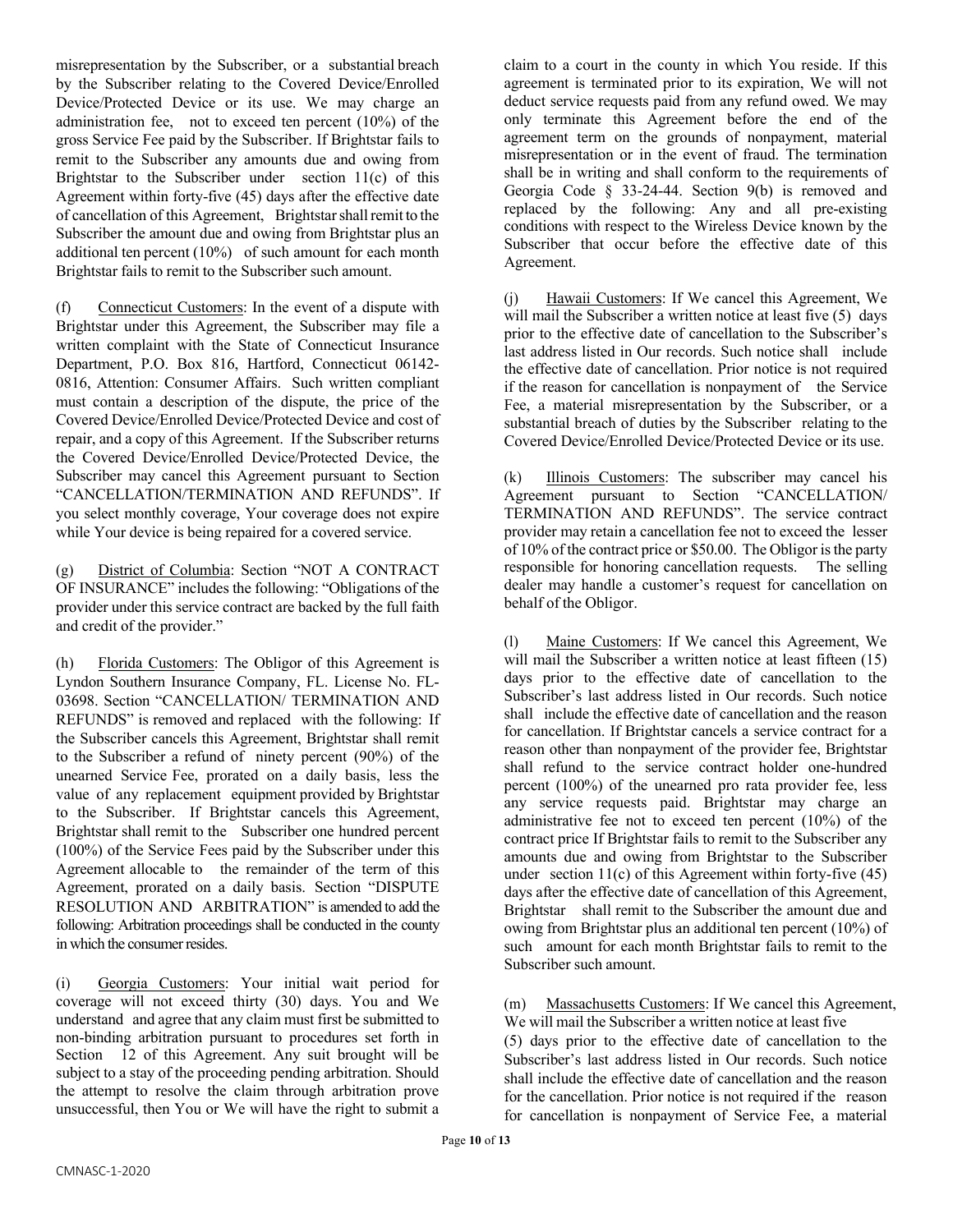misrepresentation by the Subscriber, or a substantial breach of duties by the Subscriber relating to the Covered Device/Enrolled Device/Protected Device or its use. If Brightstar fails to remit to the Subscriber any amounts due and owing from Brightstar to the Subscriber under section 11(c) of this Agreement within forty-five (45) days after the effective date of cancellation of this Agreement, Brightstar shall remit to the Subscriber the amount due and owing from Brightstar plus an additional ten percent (10%) of such amount for each month Brightstar fails to remit to the Subscriber such amount.

(n) Minnesota Customers: If We cancel this Agreement,

We will mail the Subscriber a written notice at least fifteen (15) days prior to the effective date of cancellation to the Subscriber's last address listed in Our records. Such notice shall include the effective date of cancellation and the reason for cancellation. Prior notice is not required if the reason for cancellation is nonpayment of the Service Fee, a material misrepresentation by the Subscriber, or a substantial breach of duties by the Subscriber relating to the Covered Device/Enrolled Device/Protected Device or its use.

(o) Missouri Customers: If this Agreement is terminated prior to its expiration, no deductions for service requests fulfilled will be made to Your refund.

(p) Montana Customers: If We cancel this Agreement, We will mail the Subscriber a written notice at least five (5) days prior to the effective date of cancellation to the Subscriber's last address listed in Our records. Such notice shall include the effective date of cancellation and the reason for cancellation. Prior notice is not required if the reason for cancellation is nonpayment of the Service Fee, a material misrepresentation by the Subscriber, or a substantial breach of duties by the Subscriber relating to the Covered Device/Enrolled Device/Protected Device or its use.

(q) Nevada Customers: This Agreement shall be governed by, and construed and enforced in accordance with, the laws of the State of Nevada. All references to "Georgia" in this Agreement, with regard to the governance, construction, and enforcement of this Agreement, are hereby replaced with "Nevada". Section 2 "Coverage" (f) is removed in its entirety for Nevada customers. Section 8 "PAYMENT AND FEES" refers to a "non-refundable Enrollment Fee", any reference to a "non- refundable Enrollment Fee" is removed. For Nevada customers, if you paid an Enrollment Fee or Activation Fee, or another fee of a similar nature, pursuant to this Agreement, then such a fee is hereby considered a part of the Service Fee and is deemed to be refundable in the same manner asthe Service Fee, pursuant to the provisions ofthis Agreement that pertain to the Service Fee. If this Agreement has been in effect for at least seventy (70) days, Brightstar may not cancel this Agreement unless: (i) the Subscriber fails to pay an amount when due, (ii) the Subscriber is convicted of a crime which results in an increase in the service required under this Agreement (iii) Brightstar discovers (A) fraud by the Subscriber or a material misrepresentation by the Subscriber

in obtaining this Agreement or in filing a service request for service hereunder, (B) the Subscriber commits any act, omission or violation of any condition of this Agreement after the effective date of this Agreement which substantially and materially increases the service required under this Agreement or (iv) a material change in the nature or extent of the required service occurs after the effective date of this Agreement which causes the required service to be substantially and materially increased beyond that contemplated at the time that this Agreement was sold to the Subscriber. If this Agreement is terminated prior to its expiration, either by Subscriber or by Brightstar, no deductions for service requests fulfilled will be made to Your refund. If Brightstar cancels this Agreement, Brightstar will provide at least fifteen (15) days written notice to the Subscriber. For Nevada customers, Section 11 "LIMITATION OF LIABILITY AND EXCLUSION," Subsection (m), is hereby replaced in the entirety as follows: "any unauthorized or non-manufacturer-recommended modifications to the Covered Device, or any damages arising from such unauthorized or non-manufacturer-recommended modifications. However, if the Covered Device is modified or repaired in an unauthorized or non-manufacturerrecommended manner, We will not automatically suspend all coverage. Rather, this Agreement will continue to provide any applicable coverage that is not related to the unauthorized or non-manufacturer-recommended modification or any damages arising therefrom, unless such coverage is otherwise excluded by the terms of this Agreement. Section 12 "DISPUTE RESOLUTION AND ARBITRATION" is not mandatory for Nevada customers. If the Subscriber is not satisfied with the manner in which Brightstar is handling a claim hereunder, the Subscriber may contact the Commissioner by use of toll-free number of the Division, (888) 872-3234.

(r) New Hampshire Customers: If the Subscriber does not receive satisfaction under this Agreement, the Subscriber may contact the New Hampshire Insurance Department at 21 South Fruit Street, Suite 14, Concord, New Hampshire 03301, 1-800-735-2964. The Arbitration provision of this Agreement is subject to RSA 542.

(s) New Jersey Customers: If We cancel this Agreement, We will mail the Subscriber a written notice at least five (5) days prior to the effective date of the cancellation to the Subscriber's last address listed in Our records. Such notice shall include the effective date of cancellation and the reason for the cancellation. Prior notice is not required if the reason for cancellation is nonpayment of the Service Fee, a material misrepresentation or omission by the Subscriber, or a substantial breach of contractual obligations by the Subscriber concerning the Covered Device/Enrolled Device/Protected Device or its use. If Brightstar fails to remit to the Subscriber any amounts due and owing from Brightstar to the Subscriber under section  $11(c)$  of this Agreement within forty-five  $(45)$ days after the effective date of cancellation of this Agreement, Brightstar shall remit to the Subscriber the amount due and owing from Brightstar plus an additional ten percent (10%) of such amount for each month Brightstar fails to remit to the Subscriber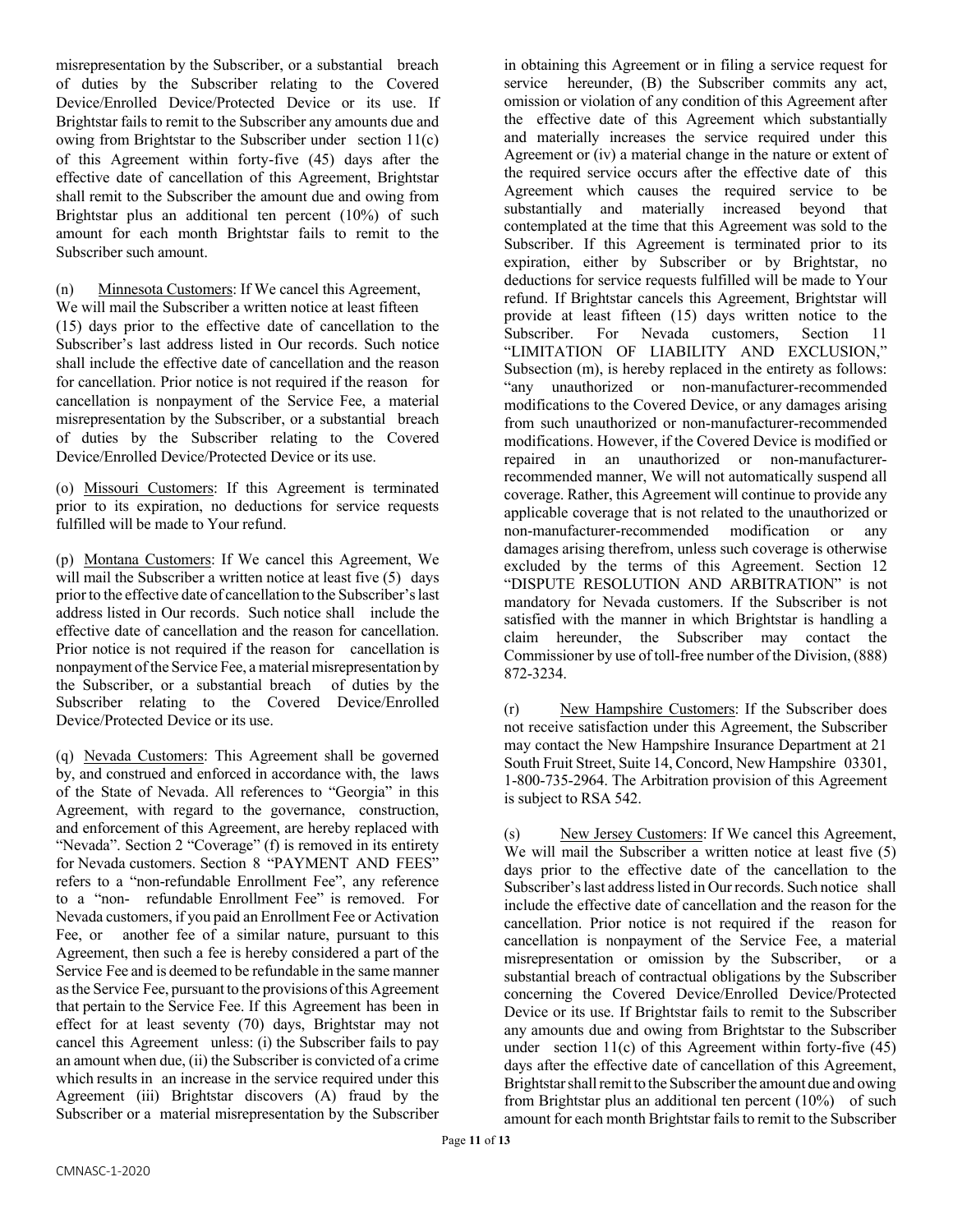(u) New Mexico Customers: If this Agreement has been in effect for at least seventy (70) days, Brightstar may not cancel this Agreement before the expiration of the agreed term or one year after the effective date of the service contract, whichever occurs first, unless: (i) the Subscriber fails to pay an amount when due, (ii) the Subscriber is convicted of a crime which results in an increase in the service required under this Agreement (iii) Brightstar discovers fraud by the Subscriber or a material misrepresentation by the Subscriber in obtaining this Agreement or in filing a service request for service hereunder, (B) the Subscriber commits any act, omission or violation of any condition of this Agreement after the effective date of this Agreement which substantially and materially increases the service required under this Agreement. If Brightstar cancels this Agreement, Brightstar will provide at least fifteen (15) days written notice to the Subscriber. If Brightstar fails to remit to the Subscriber any amounts due and owing from Brightstar to the Subscriber under section  $11(c)$  of this Agreement within sixty (60) days after the effective date of cancellation of this Agreement, Brightstar shall remit to the Subscriber the amount due and owing from Brightstar plus an additional ten percent (10%) of such amount for each thirty (30) day period or portion thereof Brightstar fails to remit to the Subscriber such amount. Final contract price to be determined prior to presentation to consumer for signature.

(v) New York Customers: If We cancel this Agreement, We will mail the Subscriber a written notice at least fifteen (15) days prior to the effective date of cancellation to the Subscriber's last address listed in Our records. Such notice shall include the effective date of cancellation. Prior notice is notrequired ifthe reason for cancellation is nonpayment of the Service Fee, a material misrepresentation by the Subscriber, or a substantial breach of duties by the Subscriber relating to the Covered Device/Enrolled Device/Protected Device or its use.

(w) North Carolina Customers: Brightstar may not cancel this Agreement unless the Subscriber violates a term or condition of this Agreement or fails to pay the Service Fee when due.

(x) Oklahoma Customers: This Agreement is not issued by the manufacturer of or a wholesale company marketing the Covered Device/Enrolled Device/Protected Device. This Agreement shall not be honored by such manufacturer or wholesale company. If the Subscriber cancels this Agreement, Brightstar shall remit to the Subscriber a refund of ninety percent (90%) of the unearned Service Fee paid by the Subscriber under this Agreement allocable to the remainder of the term of this Agreement, prorated on a daily basis, less the actual cost of any products or services provided. If Brightstar cancels this Agreement, Brightstar shall remit to the Subscriber one hundred percent (100%) of the unearned pro rata Service Fees paid by the Subscriber under this Agreement less the actual cost of any products or services provided. Coverage afforded under this Agreement is not guaranteed by the Oklahoma Insurance Guaranty Association. The

license number for Brightstar Device Protection, LLC, the Obligor of this Agreement, is 44200784.

(y) Oregon Customers: The obligor of this Agreement is Brightstar Device Protection, LLC. You may contact Brightstar Device Protection, LLC by mail at 2325 Lakeview Parkway, Suite 700 Alpharetta, GA 30009 or by phone at (855) 687-5850. This Agreement shall be governed by, and construed and enforced in accordance with, the laws of the State of Oregon. The Arbitration provision of this Contract is deleted in its entirety.

(z) South Carolina Customers: If this Agreement was purchased by the Subscriber in South Carolina, complaints or questions about this Agreement may be directed to the South Carolina Department of Insurance, Post Office Box 100105, Columbia, South Carolina 29202-3105, 1-800-768-3467. If We cancel this Agreement, We will mail the Subscriber a written notice at least fifteen (15) days prior to the effective date of cancellation to the Subscriber's last address listed in Our records. Such notice shall include the effective date of cancellation and the reason for the cancellation. Prior notice is not required if the reason for cancellation is nonpayment of the Service Fee, a material misrepresentation by the Subscriber, or a substantial breach of duties by the Subscriber relating to the Covered Device/Enrolled Device/Protected Device or its use.

(aa) Texas Customers: Brightstar's Texas License Number is 501. If the Subscriber has any consumer complaints regarding this Agreement, the Subscriber may contact the Texas Department of Licensing and Regulation, P.O. Box 12157, Austin, Texas 78711, 1-800-803-9202. If We cancel this Agreement, We will mail the Subscriber a written notice at least five (5) days prior to the effective date of cancellation to the Subscriber's last address listed in Our records. Such notice shall include the effective date of cancellation and the reason for the cancellation. Prior notice is not required if the reason for cancellation is nonpayment of the Service Fee, a material misrepresentation by the Subscriber, or a substantial breach of duties by the Subscriber relating to the Covered Device/Enrolled Device/Protected Device or its use.

(bb) Utah Customers: This service contract or warranty is subject to limited regulation by the Utah Insurance Department. To file a complaint, contact the Utah Insurance Department. To obtain reimbursement for an emergency repair, please contact Brightstar at (866) 277 – 6325. Coverage afforded under this Agreement is not guaranteed by the Utah Property and Casualty Guaranty Association. If the Subscriber demonstrates that it was not reasonably possible to notify Brightstar within sixty (60) days the Covered Device/Enrolled Device/Protected Device first failed, the service request is still valid so long as the Subscriber notifies Brightstar as soon as reasonably possible. Section "CANCELLATION/TERMINATION AND REFUNDS" is removed and replaced with the following: Brightstar shall not cancel this Agreement except for: (i) fraud, material misrepresentation, or substantial breach of contractual